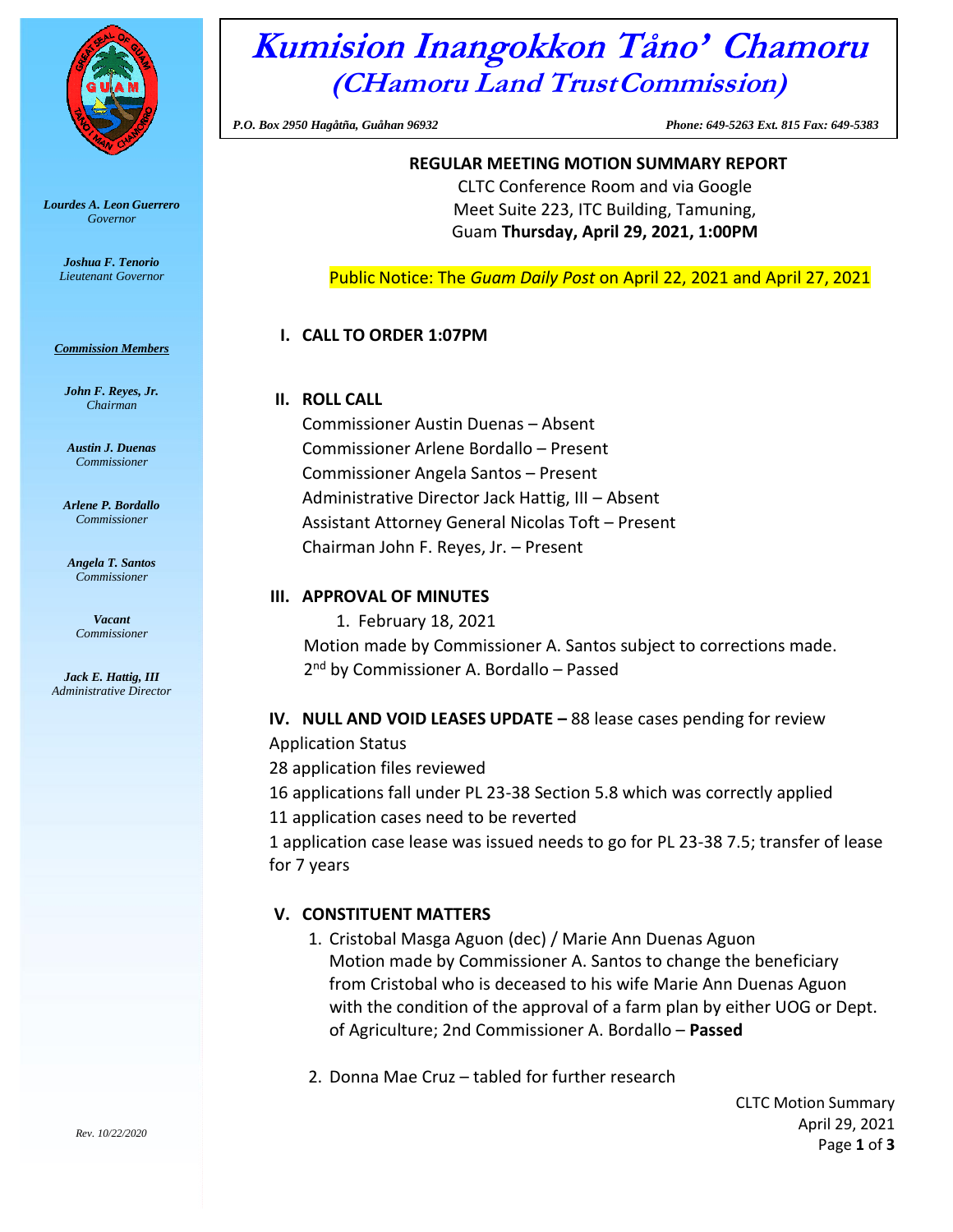- 3. Judy I. Manibusan
	- i. Motion made by C. Bordallo for Judy I. Manibusan to be awarded a loan guaranty certification, estoppel certification, building and clearing permit. For mortgage loan in the amount of \$187,000.00 from Guam Housing; 2<sup>nd</sup> by Commissioner A. Santos - Passed
	- ii. Motion made by Commissioner A. Santos to change the application type for Judy I. Manibusan from agricultural to residential; 2<sup>nd</sup> Commissioner A. Bordallo - Passed
- 4. Francisco Blas Cruz Table for further research, staff report and pictures from Land Agent II Eileen Chargualaf and PC III Joey Cruz
- 5. Sandra Chargualaf Flores

Motion made by Commissioner A. Santos to approve request for authorization for building permit for Tract 9210, Block 8, Lot 10 to Sandra Chargualaf Flores; 2<sup>nd</sup> by Commissioner A. Bordallo- Passed

- 6. Tricia Flores Templo
	- i. Motion made by Commissioner A. Santos to name the successor of William Flores to his Niece Tricia Flores Templo for Tract 10316, Block 15, Lot 23, 2nd. C. Bordallo - Passed
	- ii. Motion made to approve residential lease issuance for Tract 10316, Block 15, Lot 23; May 2, 2017; 2<sup>nd</sup> C. Bordallo - Passed

#### $7<sub>1</sub>$ **Bernadette Mendiola**

- i. Motion made by Commissioner A. Santos to approve the relocation of Bernadette Mendiola from a portion of Lot 10140 Stampa Rd. Dededo to Tract 10316, Block 11, Lot 23, Dededo with the condition that the lease is paid in full; 2<sup>nd</sup> By Commissioner Bordallo - Passed
- ii. Motion made by Commissioner A. Santos to approve the issuance for clearing and grading authorization for Tract 10316, Block 11, Lot 23 in Dededo; 2<sup>nd</sup>, C. Bordallo - Passed

Break  $3:10 - 3:20$  p.m.

#### VI. **NEW BUSINESS**

1. FY2020 Audit - Staff report and recommendations on audit findings to be prepared and submitted at the next scheduled board meeting as requested by **Commissioners** 

> **CLTC Motion Summary** April 29, 2021 Page 2 of 3